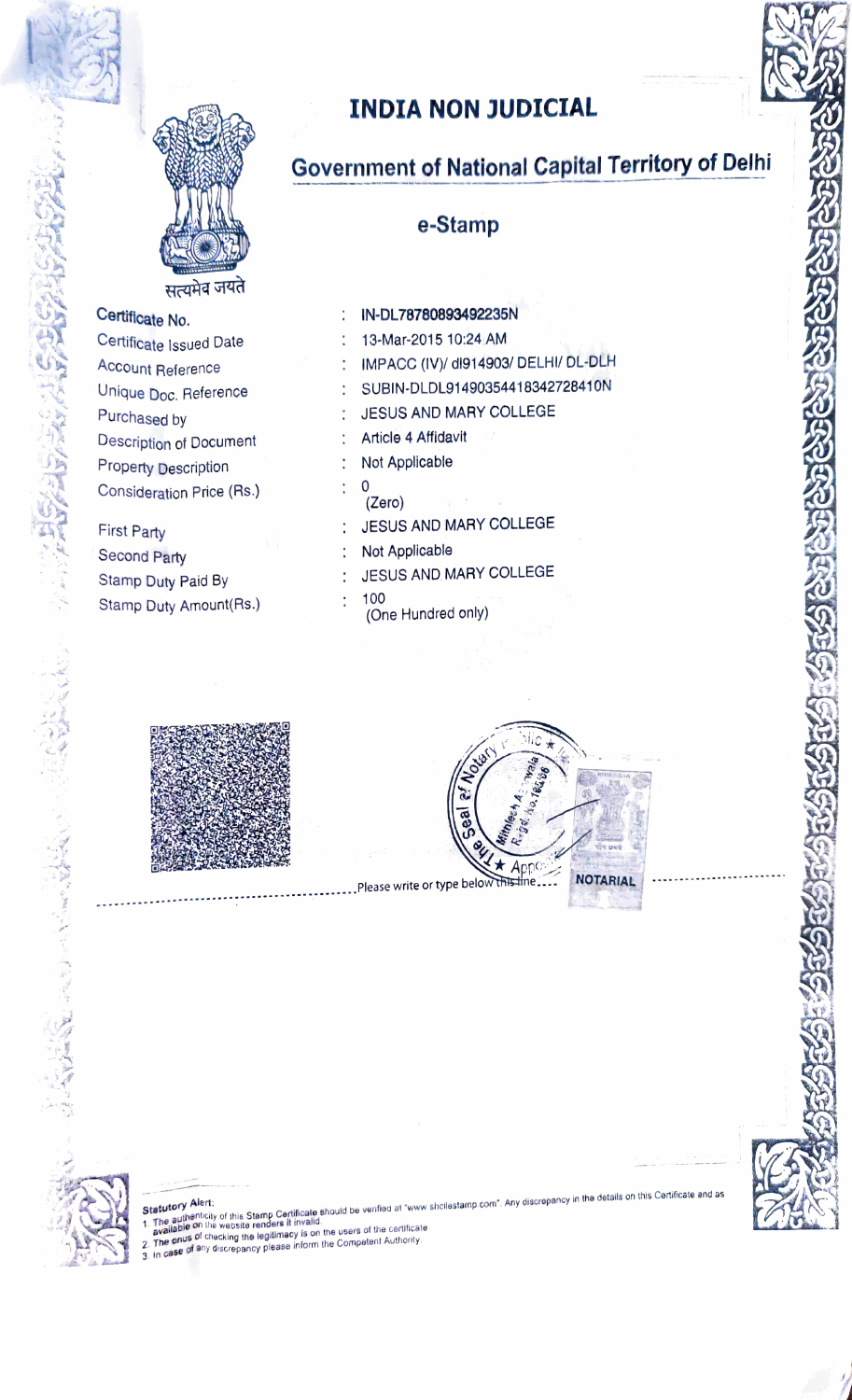#### Affidavit

## 1 SR. MARINA JOHN, Daughter of oUSEPH JOHN, Resident of CHANAKYAPURI, NEw DELHI-110021 and

Secretary/ Governing Body of JESUS AND MARY COLLEGE certify that I have been authorized by the Management of the above mentioned institution to give this Affidavit on behalf of the institution present offers **B.EL.ED.** course of 4 YEARS Duration (file code  $N_{\text{th}}$ ) an annual intake of 1 UNIT. It is further certified that the Markement has studied the National Council for Teacher Education (Recognition Norm procedure) Regulation, 2014 carefully and has understood their implications for the exiting teacher education institutions offering NCTC recognized teacher education programme(s).

2. It is certified that the recognition was granted by the NRC, NCTE to our institution vide order No. F.NO. F-3/DL-63/97/1523 .dated 20/06/1998, copy of the same is attached at Annexure  $-1$ . it is also certified that the above recognition stand as on date and the same has not been withdrawn by NRC, NCTE till date. The option of the institution is run (one unit/two units/three units /four units. Five units. six units) ONE UNIT (write the number of units here) [Note: the number of student shall not be more than the already approved intake]

3. Further, 19 have been authorized by the Management to state that the institution shall fulfill the revised Norms relating to infrastructure, institutions facilities, enhanced amount of endowment and reverse funds, number and qualifications of teaching staff, curriculum and implementation

 $\sqrt{\text{price}}$